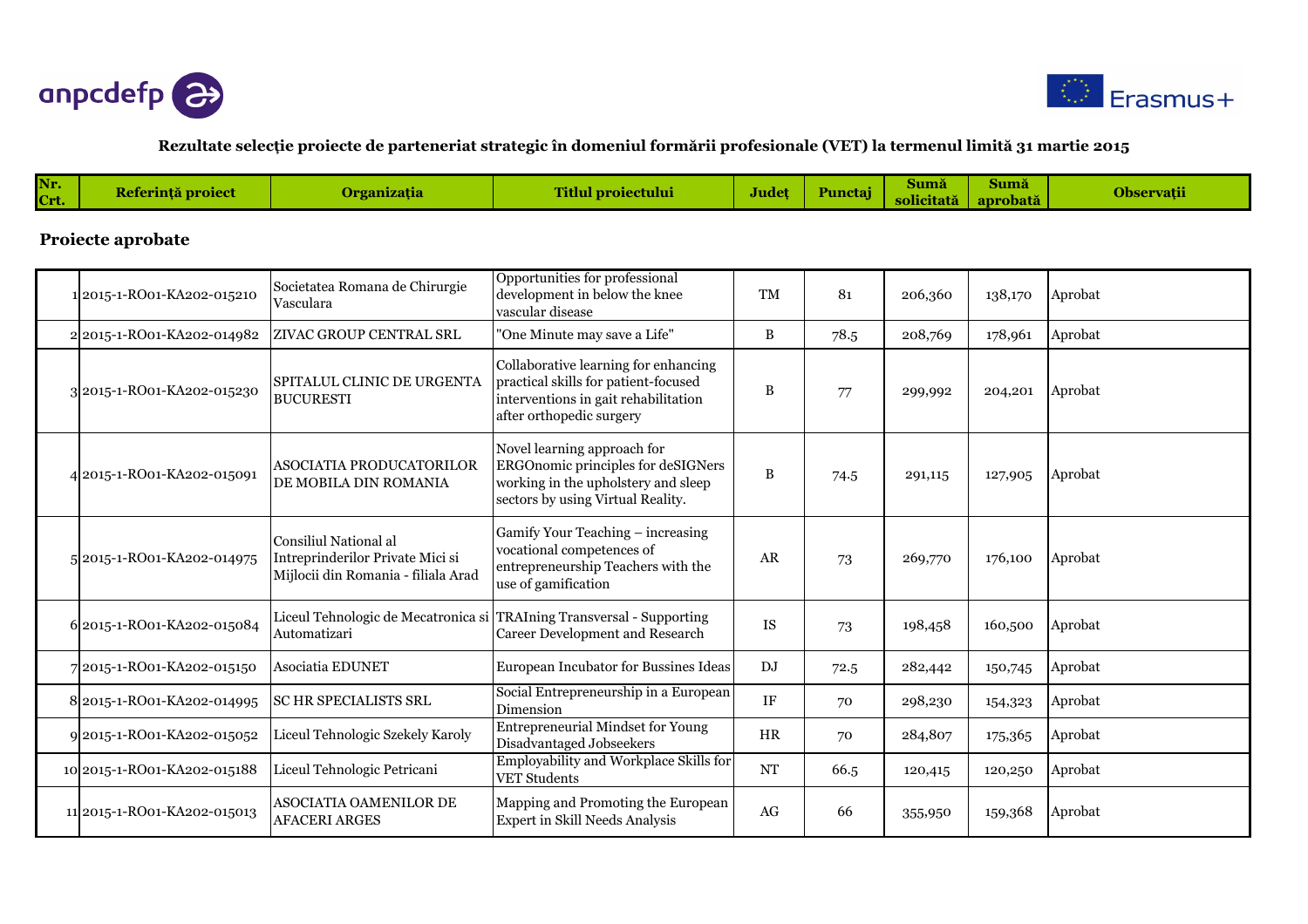| 12 2015-1-RO01-KA202-015094 | Asociatia Centrul de Resurse si<br>Formare in Profesiuni Sociale Pro<br>Vocatie | Co-op for empowering youth                                                                                                                                          | B              | 65.5 | 258,207 | 148,685 | Aprobat |
|-----------------------------|---------------------------------------------------------------------------------|---------------------------------------------------------------------------------------------------------------------------------------------------------------------|----------------|------|---------|---------|---------|
| 13 2015-1-RO01-KA202-015182 | <b>Fundatia Centrul Educational Soros</b><br>Miercurea Ciuc                     | SKILLS+ - Soft skills development<br>programme for micro-companies in<br>ICT sector                                                                                 | HG             | 65.5 | 299,530 | 133,325 | Aprobat |
| 14 2015-1-RO01-KA202-015035 | Colegiul National Unirea                                                        | Gender Equality and Entreprenership<br>for All                                                                                                                      | <b>MS</b>      | 64.5 | 288,358 | 167,468 | Aprobat |
| 15 2015-1-RO01-KA202-014985 | Asociatia Vasiliada                                                             | Te.D2 - Therapy dog handler:<br>development of a certified training<br>course for dog handler in the AAI<br>according to the Ecvet procedures                       | D <sub>J</sub> | 64   | 321,345 | 159,160 | Aprobat |
| 16 2015-1-RO01-KA202-015014 | Liceul Energetic TgJiu                                                          | Electromagnetic Pollution by<br>Installations for Electricity Production,<br>Transmission Lines, Substations,<br>Transport Intra and Inter Cities and<br>Appliances | GJ             | 64   | 188,420 | 153,200 | Aprobat |
| 17 2015-1-RO01-KA202-015004 | ASOCIATIA PENTRU STIINTA,<br>CULTURA, ECOLOGIE, TINERET<br>SI INTEGRARE SOCIALA | Entrepreneurship for Rural Areas and<br>Social Integration – Network for<br>Guidance and Education                                                                  | <b>NT</b>      | 63.5 | 185,520 | 173,130 | Aprobat |
| 18 2015-1-RO01-KA202-015180 | Colegiul Economic Transilvania                                                  | Ready for future: Equipping teachers<br>with future skills                                                                                                          | <b>MS</b>      | 63   | 237,070 | 134,445 | Aprobat |

# **Proiecte pe lista de rezervă**

|                                           | 1 2015-1-RO01-KA202-015178 Colegiul Tehnic 'Alexandru Domsa"  in automotive sector, practically | Innovations in teaching mechatronics<br>oriented                                  | AB | 61.5 | 144,250 | 131,135 | Rezerva |
|-------------------------------------------|-------------------------------------------------------------------------------------------------|-----------------------------------------------------------------------------------|----|------|---------|---------|---------|
| 22015-1-RO01-KA202-015042 DEZVOLTARE ARAD | <b>ASOCIATIA CENTRUL DE</b>                                                                     | Digital presence - intercultural<br>communication for SMEs in connected<br>Europe | AR | 61   | 234,796 | 131,515 | Rezerva |

# **Proiecte respinse**

| 1 2015-1-RO01-KA202-015075 | ASOCIATIA DE SUDURA DIN<br><b>ROMANIA</b> | Microbonding - new opportunity for<br>people with educational difficulties to<br>access jobs in materials joining<br>technologies            | TM | 75.5 | 288,336 | $\Omega$     | Respins- au fost identificate<br>pasaje identice/similare cu<br>projectul 2014-1-RO01-KA202-<br>002913 |
|----------------------------|-------------------------------------------|----------------------------------------------------------------------------------------------------------------------------------------------|----|------|---------|--------------|--------------------------------------------------------------------------------------------------------|
| 2 2015-1-RO01-KA202-014974 | ASOCIATIA PRO REFUGIU                     | <b>PRO-INTEGRATION ON THE LABOR</b><br><b>MARKET FOR ASYLUM SEEKERS</b><br>AND REFUGEES, BY DEVELOPING<br><b>INNOVATIVE SUPPORT PROGRAMS</b> |    | 63   | 255,130 | $\mathbf{O}$ | Respins- au fost identificate<br>pasaje identice/similare cu<br>projectul 2014-1-RO01-KA200-<br>002745 |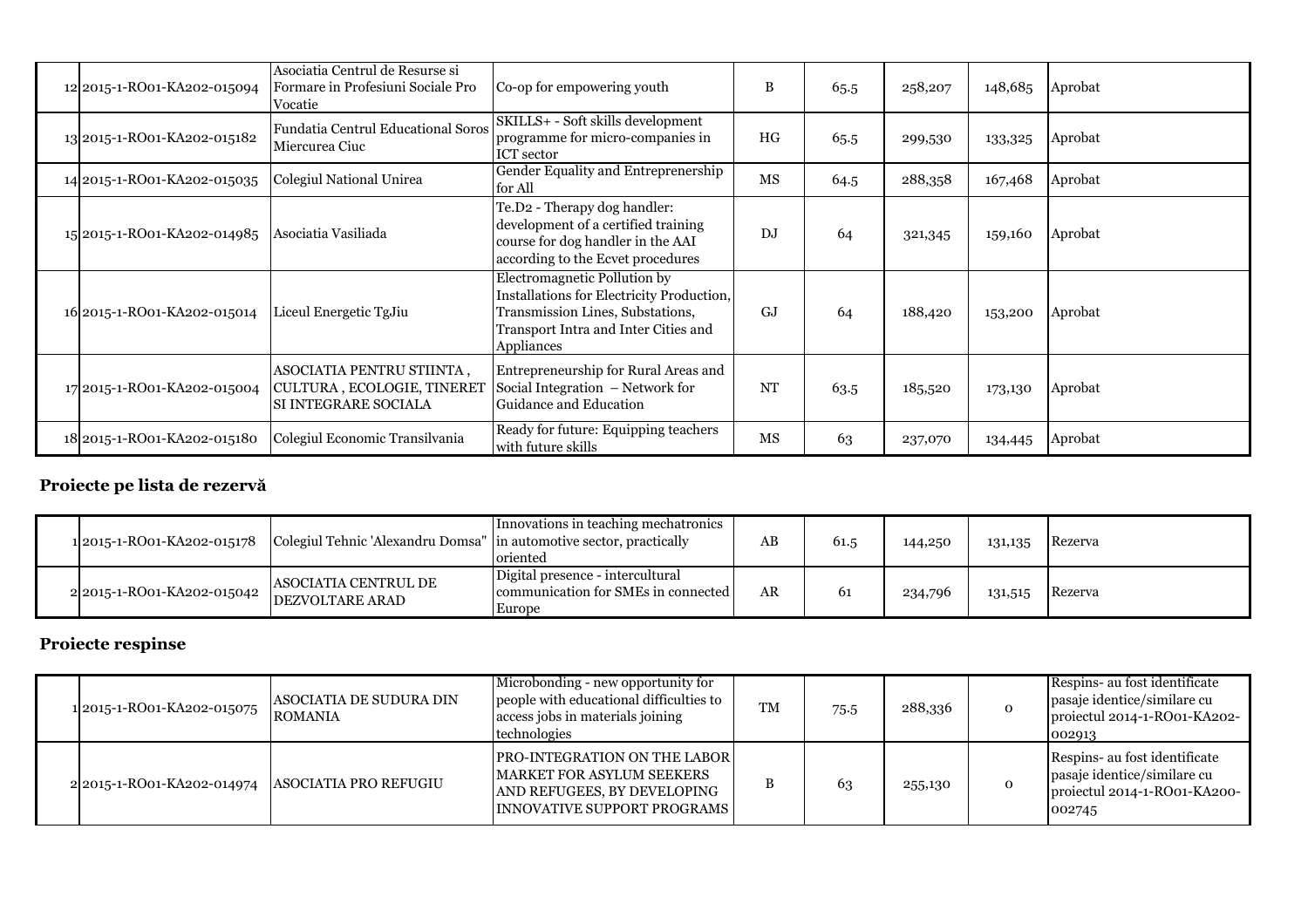| 3 2015-1-RO01-KA202-014993  | <b>Institutul National de Cercetare</b><br>Dezvoltare in Sudura si Incercari de Guidelines for Risk Management in<br>Materiale Timisoara | <b>Implementation of International</b><br><b>Welding Fabrication</b>                                                                                                                                                                                               | <b>TM</b>  | 61.5 | 298,043 | $\mathbf 0$  | Respins - proiectul nu a intrunit<br>minimum 50% din punctajul<br>fiecarui criteriu de evaluare |
|-----------------------------|------------------------------------------------------------------------------------------------------------------------------------------|--------------------------------------------------------------------------------------------------------------------------------------------------------------------------------------------------------------------------------------------------------------------|------------|------|---------|--------------|-------------------------------------------------------------------------------------------------|
| 42015-1-RO01-KA202-015183   | UNIVERSITATEA POLITEHNICA<br><b>DIN BUCURESTI</b>                                                                                        | European Expert in Welding<br>Technologies                                                                                                                                                                                                                         | B          | 61   | 271,600 | $\mathbf 0$  | Respins - proiectul nu a intrunit<br>minimum 50% din punctajul<br>fiecarui criteriu de evaluare |
| 5 2015-1-RO01-KA202-015074  | FUNDATIA SATEAN                                                                                                                          | Development of female<br>Entrepreneurship in Europe                                                                                                                                                                                                                | <b>BR</b>  | 60.5 | 444,440 | $\mathbf{O}$ | Respins - proiectul nu a intrunit<br>minimum 50% din punctajul<br>fiecarui criteriu de evaluare |
| 6 2015-1-RO01-KA202-015110  | Mangalia Municipality                                                                                                                    | Development integrated and strategic<br>tools for implementing VET in<br>disadvantaged communities                                                                                                                                                                 | CT         | 60.5 | 157,081 | $\mathbf 0$  | Respins - fonduri insuficiente                                                                  |
| 72015-1-RO01-KA202-015111   | <b>GRUPUL PENTRU INTEGRARE</b><br>EUROPEANA ASOCIATIE                                                                                    | Networking of the existing e-VET<br>platforms by putting in common,<br>upgrading and diversifying the e-<br>training tools                                                                                                                                         | AG         | 60.5 | 298,383 | $\mathbf 0$  | Respins - fonduri insuficiente                                                                  |
| 8 2015-1-RO01-KA202-015159  | Asociatia Centrul European pentru<br>Integrare Socioprofesionala ACTA                                                                    | Entrepreneurial learning ecosystem for<br>developing youth entrepreneurship                                                                                                                                                                                        | <b>BH</b>  | 60.5 | 204,301 | $\mathbf 0$  | Respins - fonduri insuficiente                                                                  |
| 92015-1-RO01-KA202-015222   | Asociatia Dominou                                                                                                                        | Competence work based VET and<br>certification                                                                                                                                                                                                                     | DJ         | 60.5 | 299,472 | $\mathbf 0$  | Respins - fonduri insuficiente                                                                  |
| 10 2015-1-RO01-KA202-015056 | ASOCIATIA CENTRUL DE<br>DEZVOLTARE ARAD                                                                                                  | Farmers First - Skills training for<br>agricultural workers and farmers to<br>reduce pesticide risks                                                                                                                                                               | ${\sf AR}$ | 60   | 285,340 | $\mathbf 0$  | Respins - fonduri insuficiente                                                                  |
| 11 2015-1-RO01-KA202-015122 | UNIVERSITATEA BABES BOLYAI                                                                                                               | Recognition, transfer and validation of<br>credits for the managers working in<br>tourism                                                                                                                                                                          | CJ         | 60   | 298,426 | $\mathbf{O}$ | Respins - proiectul nu a intrunit<br>minimum 50% din punctajul<br>fiecarui criteriu de evaluare |
| 12 2015-1-RO01-KA202-015143 | SC CENTRUL DE CERCETARE -<br><b>CERTINCON SRL</b>                                                                                        | Support wood European construction<br>organizations mission to perform into<br>competitive market developing the<br>green skills for key staff involved into<br>eco-design and selling of sustainable<br>wood construction using innovative e-<br>learning courses | B          | 60   | 449,990 | 0            | Respins - fonduri insuficiente                                                                  |
| 13 2015-1-RO01-KA202-015090 | UNIVERSITATEA POLITEHNICA<br><b>DIN BUCURESTI</b>                                                                                        | Untapping the potential of graduates<br>and job seeker                                                                                                                                                                                                             | B          | 59   | 299,783 |              | Respins - punctaj insuficient                                                                   |
| 14 2015-1-RO01-KA202-015238 | UNIVERSITATEA PETRU MAIOR<br><b>DIN TARGU MURES</b>                                                                                      | Platform for Equity and Quality<br>Assurance in Education                                                                                                                                                                                                          | MS         | 56   | 299,980 |              | Respins - punctaj insuficient                                                                   |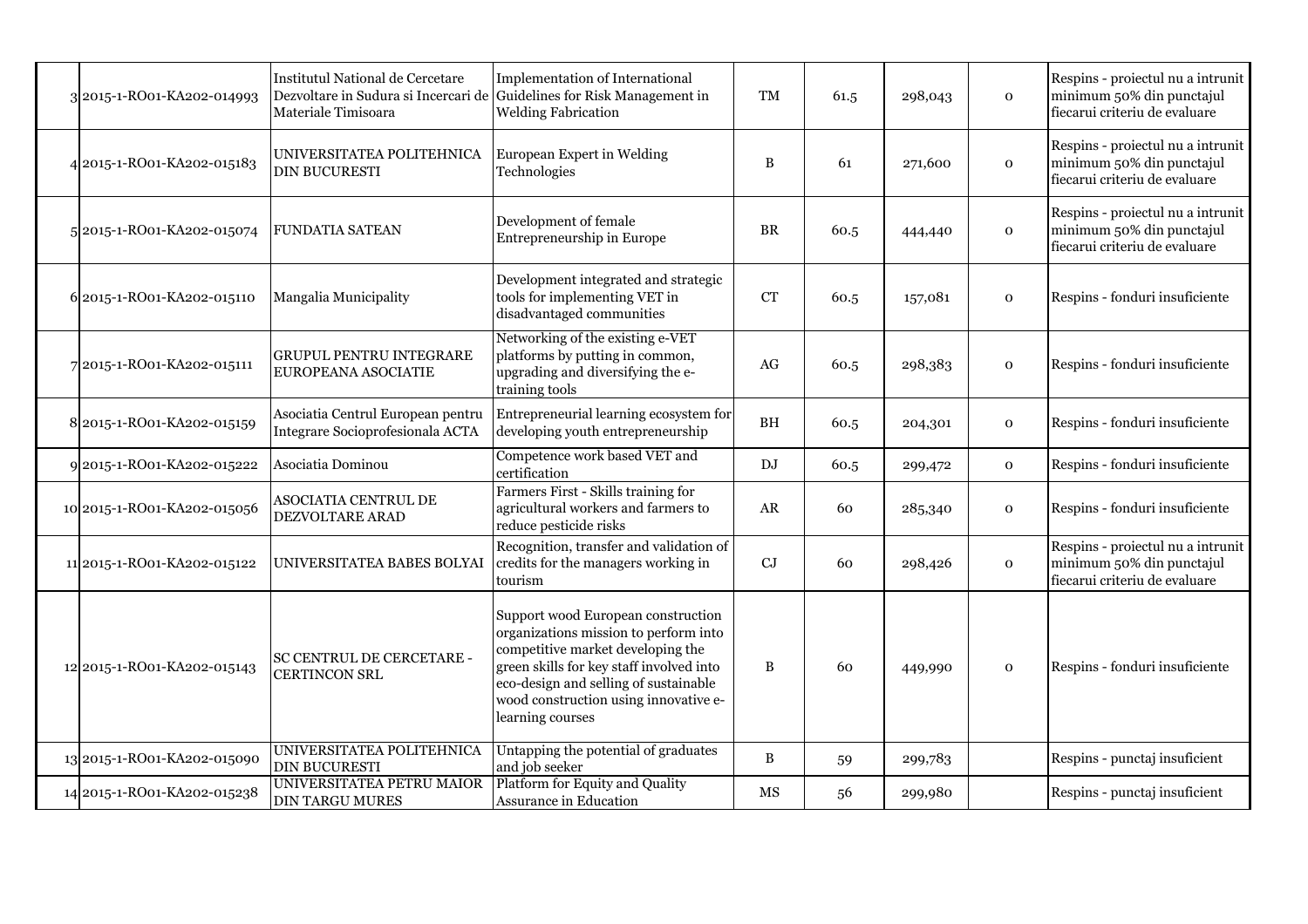| 15 2015-1-RO01-KA202-015031 | <b>RGIC Consultanta SRL</b>                                                                   | Transnational Entrepreneurship<br>Action Modules for RURAL leadership                                                                      | B         | 54.5 | 257,645 | Respins - punctaj insuficient |
|-----------------------------|-----------------------------------------------------------------------------------------------|--------------------------------------------------------------------------------------------------------------------------------------------|-----------|------|---------|-------------------------------|
| 16 2015-1-RO01-KA202-014968 | Centrul Regional de Integrare<br>Sociala si Dezvoltare Umana<br>Areopagus                     | Communities' & Professionals' Shared<br>Understanding in Fighting NPS                                                                      | TM        | 54   | 333,160 | Respins - punctaj insuficient |
| 17 2015-1-RO01-KA202-015033 | INSTITUTUL DE VIRUSOLOGIE<br><b>STEFAN S. NICOLAU</b>                                         | DEVELOPMENT OF ADVANCED<br><b>CURRICULA AND CONTENTS FOR</b><br>PROJECT BASED LEARNING (PBL)<br>IN MEDICAL BIOSCIENCES                     | B         | 54   | 286,786 | Respins - punctaj insuficient |
| 18 2015-1-RO01-KA202-015237 | FUNDATIA MARCONI PENTRU<br>COMUNICARE, RELATII PUBLICE NEW MEDIA CULTURE LINKS<br>SI EDUCATIE |                                                                                                                                            | B         | 54   | 289,300 | Respins - punctaj insuficient |
| 19 2015-1-RO01-KA202-014986 | Colegiul Tehnic "Petru Poni"                                                                  | <b>SUSTAINABILITY EDUCATION FOR</b><br>VET                                                                                                 | <b>BC</b> | 53.5 | 215,575 | Respins - punctaj insuficient |
| 20 2015-1-RO01-KA202-015076 | <b>COLEGIUL VASILE LOVINESCU</b>                                                              | Health and tradition in agritourism<br>and gastronomy                                                                                      | SV        | 53.5 | 188,603 | Respins - punctaj insuficient |
| 21 2015-1-RO01-KA202-015256 | Fundatia Romtens                                                                              | OSH+ for the Agriculture sector -<br>Rural development through specific &<br>innovative OSH training and transfer<br>of know-how           | B         | 53   | 437,906 | Respins - punctaj insuficient |
| 22 2015-1-RO01-KA202-014976 | Casa Corpului Didactic Bucuresti                                                              | Pride and Prejudice: an innovative<br>approach leading minorities to<br>conscious citizenship and better job<br>orientation                | B         | 52.5 | 109,410 | Respins - punctaj insuficient |
| 23 2015-1-RO01-KA202-015020 | UNIVERSITATEA PETRU MAIOR<br><b>DIN TARGU MURES</b>                                           | Safe Lab - development of training<br>curriculums in safety for educational<br>laboratories                                                | МS        | 52.5 | 297,303 | Respins - punctaj insuficient |
| 24 2015-1-RO01-KA202-015073 | Liceul Tehnologic de Electrotehnica<br>si Telecomunicatii                                     | The Adaptation of the School<br>Educational Offer to the<br>Requirements of the Labour Market<br>Through European Models and<br>Techniques | <b>CT</b> | 52.5 | 166,470 | Respins - punctaj insuficient |
| 25 2015-1-RO01-KA202-015268 | ASOCIATIA ROMANA A<br>TINERILOR CU INITIATIVA                                                 | WomEnterprise                                                                                                                              | DJ        | 52.5 | 267,490 | Respins - punctaj insuficient |
| 26 2015-1-RO01-KA202-015066 | CENTRUL PENTRU<br>PROMOVAREA INVATARII<br><b>PERMANENTE</b>                                   | Be an entrepreneur by vocation -<br>European initiative to bring<br>transversal skills to vocational trainees                              | <b>TM</b> | 52   | 264,630 | Respins - punctaj insuficient |
| 27 2015-1-RO01-KA202-015062 | Colegiul Economic "Virgil<br>Madgearu", Municipiul Ploiesti                                   | Quality is a +                                                                                                                             | PH        | 51.5 | 132,675 | Respins - punctaj insuficient |